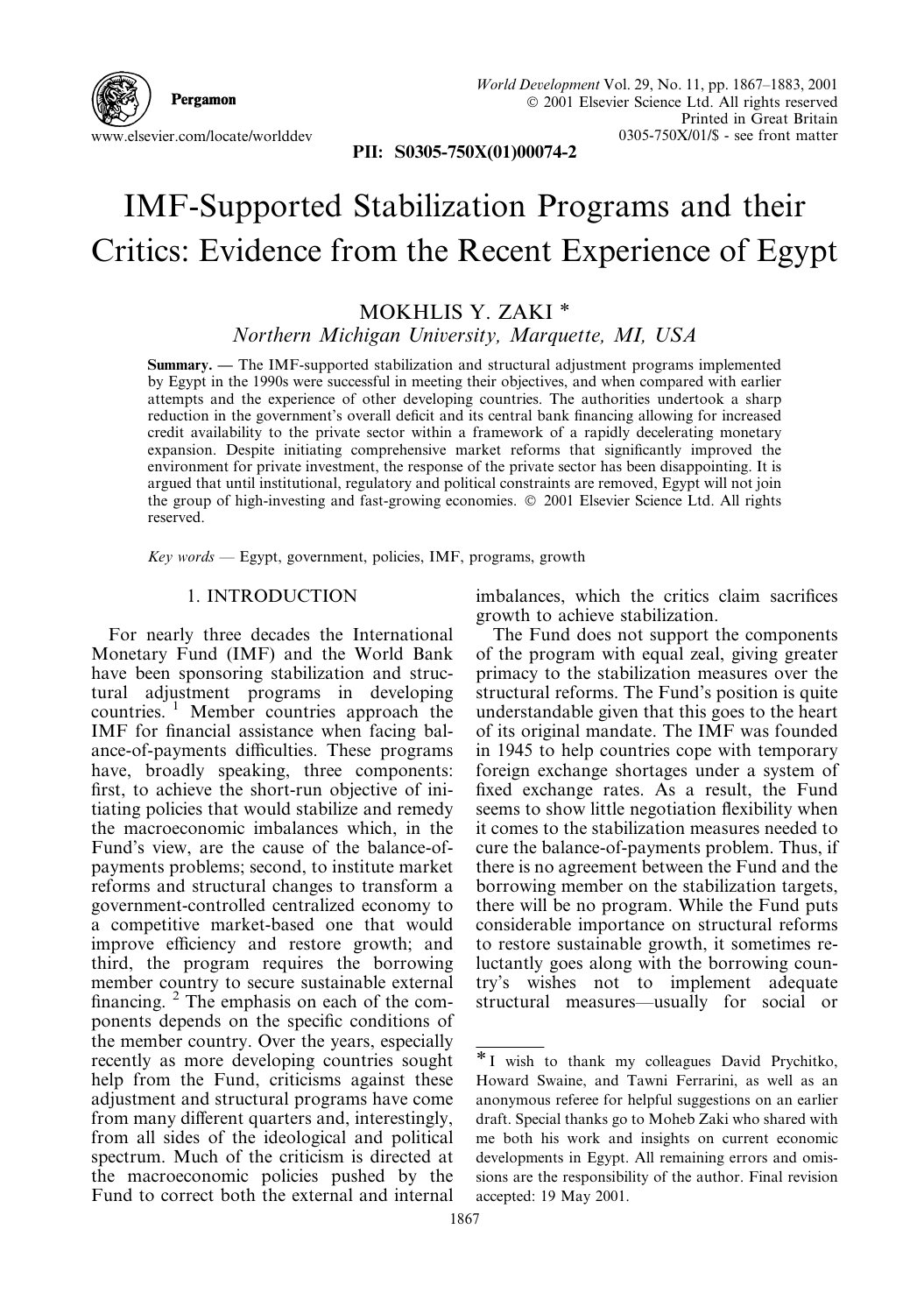political reasons-as long as there are assurances that the macroeconomic measures are implemented.<sup>3</sup> Unlike the stabilization costs (arising from aggregate demand restraint) that are widely distributed, the structural reforms affect particular groups who are reaping huge economic rents from the current system.

One critic (Feldstein, 1998) has observed, however, that the Fund does not have the right to impose on borrowing members structural changes, however helpful they may be, when they are not necessary to deal with the balanceof-payments problem and are the proper responsibility of the country. The Fund's response is that the structural adjustment is not only necessary to reduce the macroeconomic imbalances, to cement the stabilization policies and to promote growth, but to the extent that the market reforms address the fundamental weaknesses that tend to produce these repeated crises, they should be part of the program. Regarding the sequencing, while some reforms are at the core of the macroeconomic imbalances (such as financial sector reform) and should be undertaken simultaneously with the stabilization policies, the usual recommendation is that in countries with acute macroeconomic problems the structural reforms should be undertaken only after sufficient progress has been made in reducing the macroeconomic imbalances.

Since the end of the 1973 war until the more recent 1991 Fund-sponsored program, Egypt had been making limited progress in moving from a centrally planned, public sector dominated economy toward a marketbased one in which the private sector is to play the leading role in propelling a more rapid and sustained growth. Over that period, Egypt had turned to the Fund for financial assistance and signed a number of agreements, all of which failed. The first agreement with the Fund was in 1977 for a one-year stand-by arrangement during which Egypt utilized SDR 105 million out of a total of SDR 125 million. This was followed in 1978 with an Extended Fund Facility arrangement that allowed Egypt to draw up to SDR 600 million. As a result of policy failures they were allowed to draw only 12.5% of that total until the arrangement expired in 1981. It took Egypt until 1987 to pay down most of its debt to the Fund. This was followed by a one-year arrangement for SDR 250 million. Again Egypt failed to meet the agreed-upon policy conditions, and the total loan was not drawn.

While earlier attempts at economic liberalization were movements in the right direction. the process was too gradual and fragmented to avoid the downward slide in the economy, especially in the second half of the 1980s. During that period, despite debt relief, foreign aid, and attempts at adjustment, economic growth was nonexistent, inflation hovered between 20% and 30%, and the balance-of-payments problems kept intensifying. The economic difficulties became so severe that, by mid-1990, the Fund concluded that Egypt might not be able to finance either its food imports or debt service obligations, with the result that this would interrupt the assistance flows (IMF, 1991). Faced with this precarious situation, and in return for SDR 278 million, Egypt signed an 18-month stand-by arrangement that would forego the piecemeal approach for a strong and comprehensive stabilization and structural program with mutually reinforcing policies. This time the intention was to tackle most of the structural weaknesses simultaneously. This was followed in 1993 by a three-year Extended Fund Facility that allowed Egypt to draw up to SDR 400 million, and the latest in 1996 was a two-year stand-by arrangement for SDR 271 million.

Starting with the 1991 program an all-encompassing market reform package was initiated that involved broad decontrol of economic activity including privatization of public enterprises, price and trade liberalization, and the introduction of market-based exchange and interest rates systems, all within a context of decidedly tight stabilization policies. In addition, besides making the restoration of sustainable economic growth a primary objective, the programs gave specific consideration to social policies that would alleviate some of the hardships caused by the reforms, and policies addressing environmental concerns. By 1998 the Fund concluded that while the transformation of the economy is far from complete. "... the authorities have continued to press ahead with structural reforms, and progress has, for the most part, been in line with the program" (IMF, 1998, p. 34).

The purpose of this paper is to assess the effectiveness of the stabilization adjustment component of the recent programs. This is because, in part, the implementation of all the market reforms is still not complete, and to assess the marginal contribution of each partially completed reform while controlling for all the other factors that affect performance would